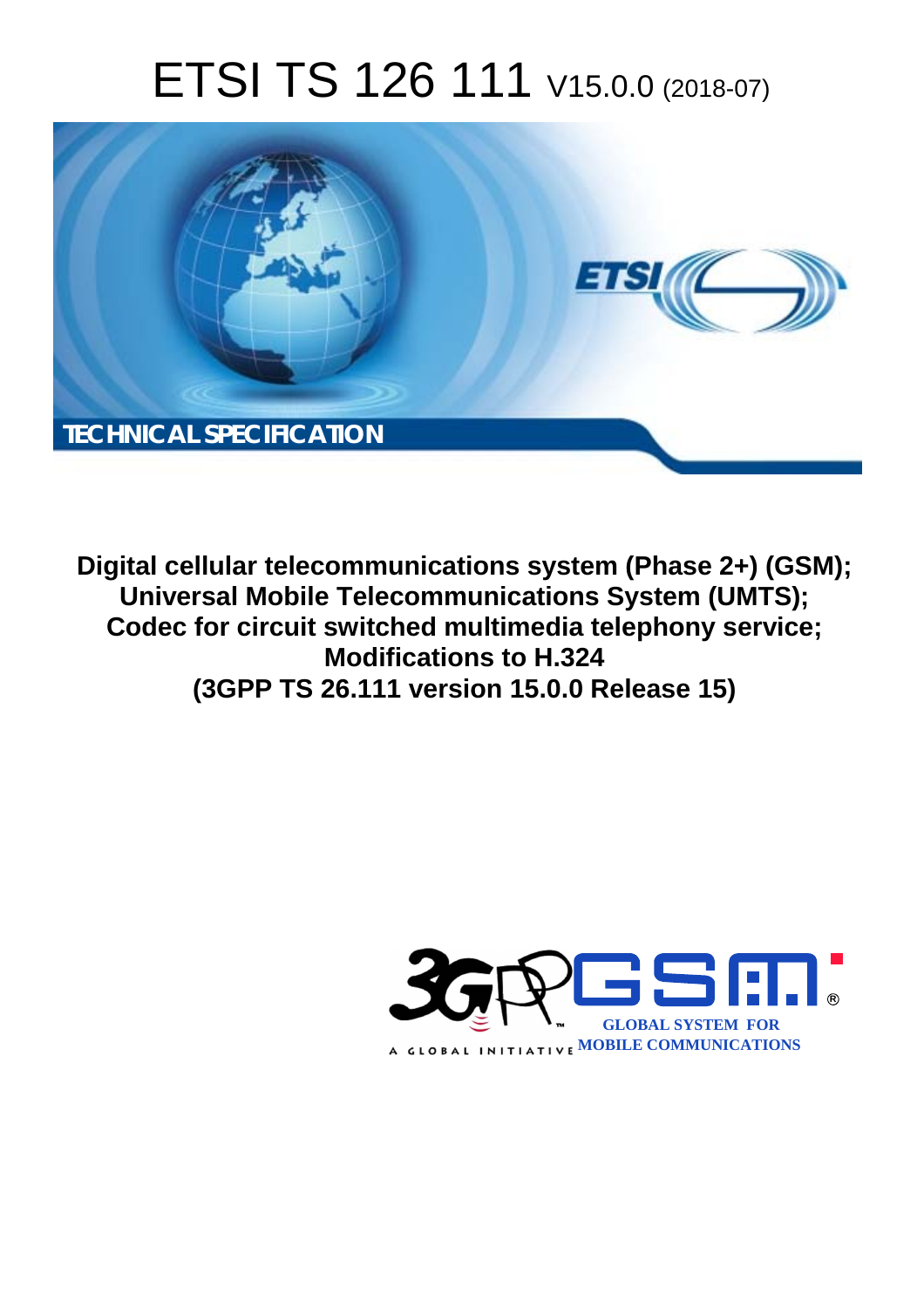Reference RTS/TSGS-0426111vf00

> Keywords GSM,UMTS

#### *ETSI*

#### 650 Route des Lucioles F-06921 Sophia Antipolis Cedex - FRANCE

Tel.: +33 4 92 94 42 00 Fax: +33 4 93 65 47 16

Siret N° 348 623 562 00017 - NAF 742 C Association à but non lucratif enregistrée à la Sous-Préfecture de Grasse (06) N° 7803/88

#### *Important notice*

The present document can be downloaded from: <http://www.etsi.org/standards-search>

The present document may be made available in electronic versions and/or in print. The content of any electronic and/or print versions of the present document shall not be modified without the prior written authorization of ETSI. In case of any existing or perceived difference in contents between such versions and/or in print, the only prevailing document is the print of the Portable Document Format (PDF) version kept on a specific network drive within ETSI Secretariat.

Users of the present document should be aware that the document may be subject to revision or change of status. Information on the current status of this and other ETSI documents is available at <https://portal.etsi.org/TB/ETSIDeliverableStatus.aspx>

If you find errors in the present document, please send your comment to one of the following services: <https://portal.etsi.org/People/CommiteeSupportStaff.aspx>

#### *Copyright Notification*

No part may be reproduced or utilized in any form or by any means, electronic or mechanical, including photocopying and microfilm except as authorized by written permission of ETSI. The content of the PDF version shall not be modified without the written authorization of ETSI. The copyright and the foregoing restriction extend to reproduction in all media.

> © ETSI 2018. All rights reserved.

**DECT**TM, **PLUGTESTS**TM, **UMTS**TM and the ETSI logo are trademarks of ETSI registered for the benefit of its Members. **3GPP**TM and **LTE**TM are trademarks of ETSI registered for the benefit of its Members and of the 3GPP Organizational Partners. **oneM2M** logo is protected for the benefit of its Members.

**GSM**® and the GSM logo are trademarks registered and owned by the GSM Association.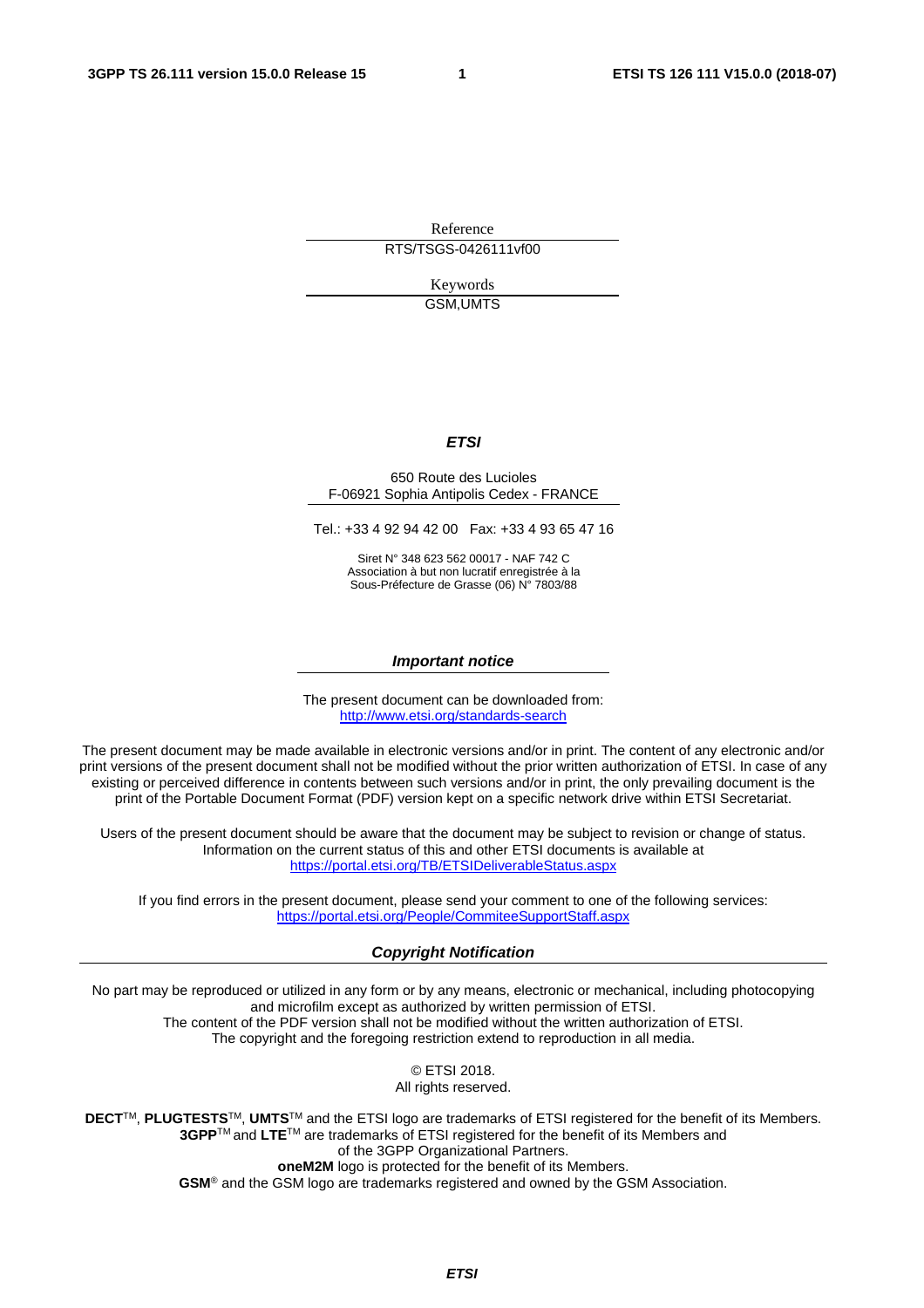### Intellectual Property Rights

#### Essential patents

IPRs essential or potentially essential to normative deliverables may have been declared to ETSI. The information pertaining to these essential IPRs, if any, is publicly available for **ETSI members and non-members**, and can be found in ETSI SR 000 314: *"Intellectual Property Rights (IPRs); Essential, or potentially Essential, IPRs notified to ETSI in respect of ETSI standards"*, which is available from the ETSI Secretariat. Latest updates are available on the ETSI Web server ([https://ipr.etsi.org/\)](https://ipr.etsi.org/).

Pursuant to the ETSI IPR Policy, no investigation, including IPR searches, has been carried out by ETSI. No guarantee can be given as to the existence of other IPRs not referenced in ETSI SR 000 314 (or the updates on the ETSI Web server) which are, or may be, or may become, essential to the present document.

#### **Trademarks**

The present document may include trademarks and/or tradenames which are asserted and/or registered by their owners. ETSI claims no ownership of these except for any which are indicated as being the property of ETSI, and conveys no right to use or reproduce any trademark and/or tradename. Mention of those trademarks in the present document does not constitute an endorsement by ETSI of products, services or organizations associated with those trademarks.

### Foreword

This Technical Specification (TS) has been produced by ETSI 3rd Generation Partnership Project (3GPP).

The present document may refer to technical specifications or reports using their 3GPP identities, UMTS identities or GSM identities. These should be interpreted as being references to the corresponding ETSI deliverables.

The cross reference between GSM, UMTS, 3GPP and ETSI identities can be found under [http://webapp.etsi.org/key/queryform.asp.](http://webapp.etsi.org/key/queryform.asp)

### Modal verbs terminology

In the present document "**shall**", "**shall not**", "**should**", "**should not**", "**may**", "**need not**", "**will**", "**will not**", "**can**" and "**cannot**" are to be interpreted as described in clause 3.2 of the [ETSI Drafting Rules](https://portal.etsi.org/Services/editHelp!/Howtostart/ETSIDraftingRules.aspx) (Verbal forms for the expression of provisions).

"**must**" and "**must not**" are **NOT** allowed in ETSI deliverables except when used in direct citation.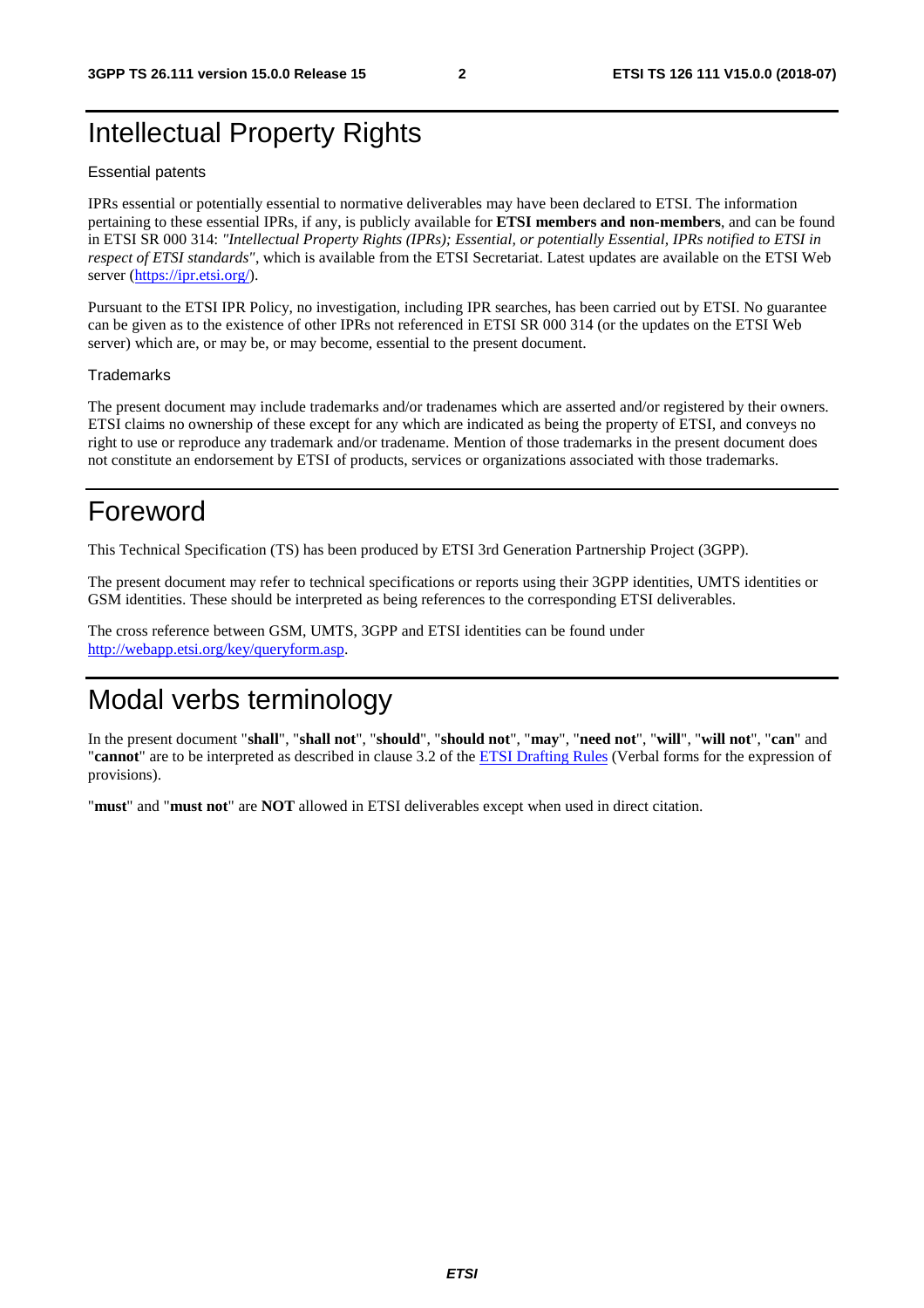# Contents

| 1                                                                           |                               |  |  |  |  |  |
|-----------------------------------------------------------------------------|-------------------------------|--|--|--|--|--|
| 2                                                                           |                               |  |  |  |  |  |
| 3<br>3.1<br>3.2                                                             |                               |  |  |  |  |  |
| 4                                                                           |                               |  |  |  |  |  |
| 5                                                                           |                               |  |  |  |  |  |
| 6<br>6.1<br>6.2<br>6.3<br>6.4<br>6.5<br>6.6<br>6.6.1<br>6.6.2<br>6.7<br>6.8 |                               |  |  |  |  |  |
| 7                                                                           |                               |  |  |  |  |  |
| 8                                                                           |                               |  |  |  |  |  |
| 9                                                                           |                               |  |  |  |  |  |
| 10                                                                          |                               |  |  |  |  |  |
| 11                                                                          |                               |  |  |  |  |  |
|                                                                             | <b>Annex A (informative):</b> |  |  |  |  |  |
|                                                                             |                               |  |  |  |  |  |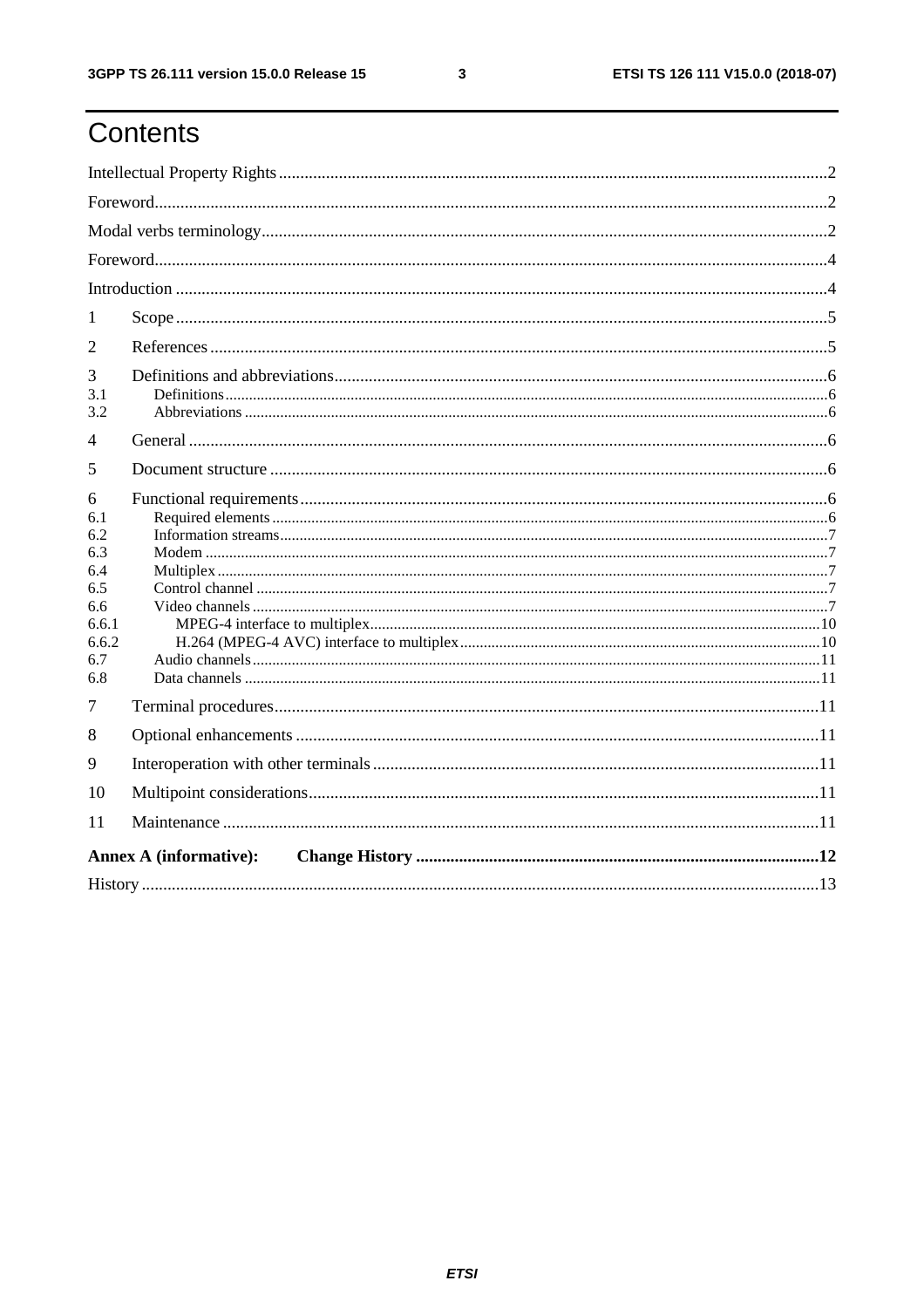### Foreword

This Technical Specification (TS) has been produced by the 3rd Generation Partnership Project (3GPP).

The contents of the present document are subject to continuing work within the TSG and may change following formal TSG approval. Should the TSG modify the contents of the present document, it will be re-released by the TSG with an identifying change of release date and an increase in version number as follows:

Version x.y.z

where:

- x the first digit:
	- 1 presented to TSG for information;
	- 2 presented to TSG for approval;
	- 3 or greater indicates TSG approved document under change control.
- y the second digit is incremented for all changes of substance, i.e. technical enhancements, corrections, updates, etc.
- z the third digit is incremented when editorial only changes have been incorporated in the document.

#### Introduction

In the present document is described additions, deletions, and changes made to ITU-T Recommendation H.324 [10] with annex C for the purpose of using that recommendation as a basis for the technical specification for circuit switched multimedia service in 3GPP networks. The present document does not address call setup procedures, but references to the specifications which cover call setup are found in 3GPP TS 26.110 [11].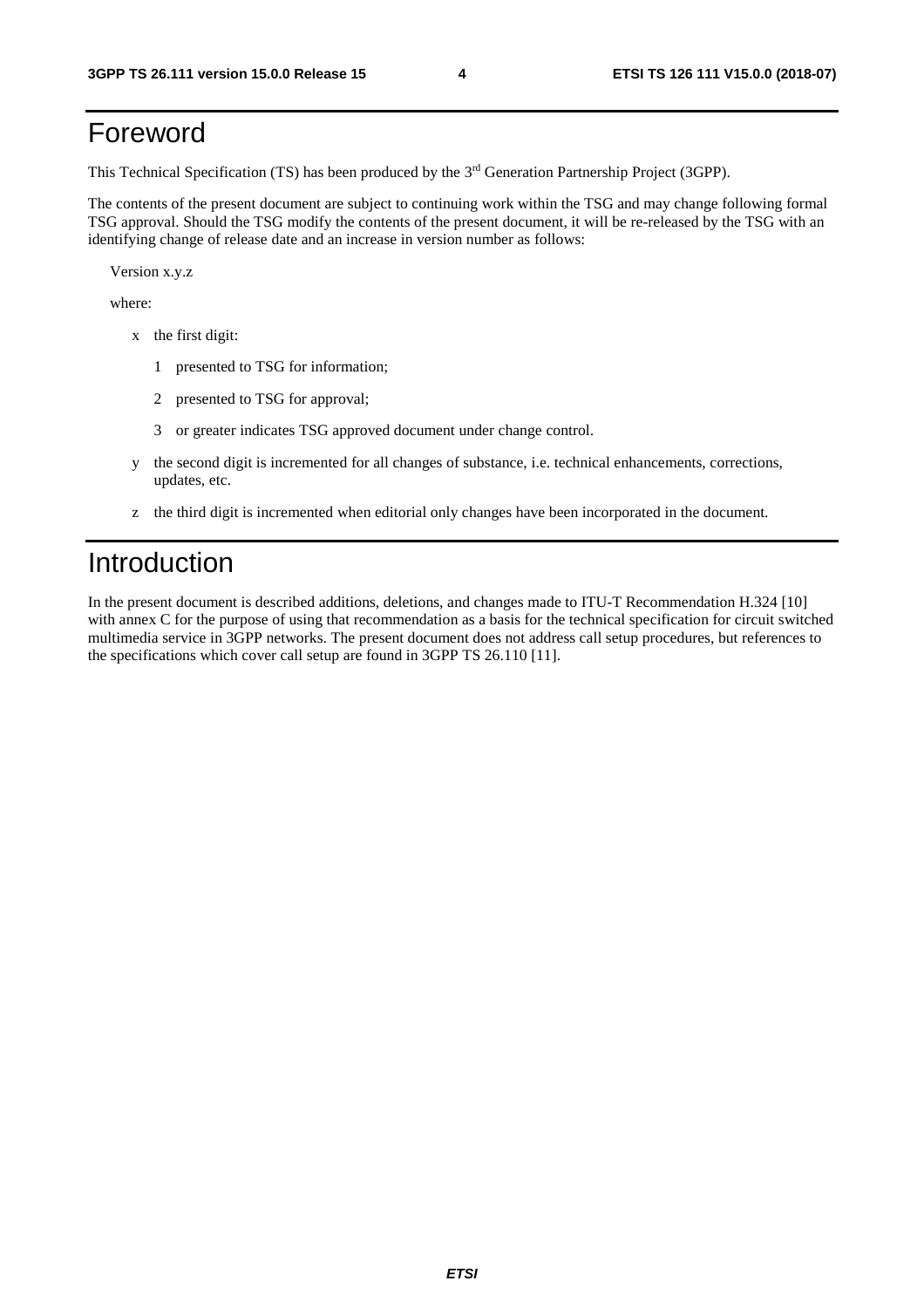#### 1 Scope

In ITU-T Recommendation H.324 [10] with annex C describes a generic multimedia codec for use in error-prone, wireless networks. The scope of the present document are the changes, deletions, and additions to those texts necessary to fully specify a multimedia codec for use in 3GPP networks. Note that this implicitly excludes the network interface and call setup procedures. Also excluded are any general introductions to the system components.

#### 2 References

The following documents contain provisions which, through reference in this text, constitute provisions of the present document.

- References are either specific (identified by date of publication, edition number, version number, etc.) or non-specific.
- For a specific reference, subsequent revisions do not apply.
- For a non-specific reference, the latest version applies. In the case of a reference to a 3GPP document (including a GSM document), a non-specific reference implicitly refers to the latest version of that document *in the same Release as the present document*.
- [1] ITU-T Recommendation H.223: "Multiplexing protocol for low bit rate multimedia communication".
- [2] ITU-T Recommendation H.223 Annex A: "Multiplexing protocol for low bit rate multimedia mobile communication over low error-prone channels".
- [3] ITU-T Recommendation H.223 Annex B: "Multiplexing protocol for low bit rate multimedia mobile communication over moderate error-prone channels".
- [4] ITU-T Recommendation H.223 Annex C: "Multiplexing protocol for low bit rate multimedia mobile communication over highly error-prone channels".
- [5] ITU-T Recommendation H.223 Annex D: "Optional multiplexing protocol for low bit rate multimedia mobile communication over highly error-prone channels".
- [6] ITU-T Recommendation H.245: "Control protocol for multimedia communication".
- [7] ITU-T Recommendation G.723.1: "Dual rate speech coder for multimedia communication transmitting at 5,3 and 6,3 kbit/s".
- [8] ITU-T Recommendation H.263: "Video coding for low bitrate communication".
- [9] ITU-T Recommendation H.261: "Video CODEC for audiovisual services at px64 kbit/s".
- [10] ITU-T Recommendation H.324: "Terminal for low bitrate multimedia communication".
- [11] 3GPP TS 26.110: "Codec for Circuit Switched Multimedia Telephony Service; General description".
- [12] 3GPP TR 26.911: "Codec for circuit switched multimedia telephony service; terminal implementor's Guide (Release 4)".
- [13] ITU-T Recommendation X.691: "Information Technology ASN.1 Encoding Rules Specification of Packed Encoding Rules (PER)".
- [14] ISO/IEC 14496-2: "Information technology Coding of audio-visual objects Part 2: Visual".
- [15] 3GPP TS 26.071: "General description".
- [16] 3GPP TS 26.090: "Transcoding functions".
- [17] 3GPP TS 26.073: "Adaptive Multi-Rate (AMR); ANSI C source code".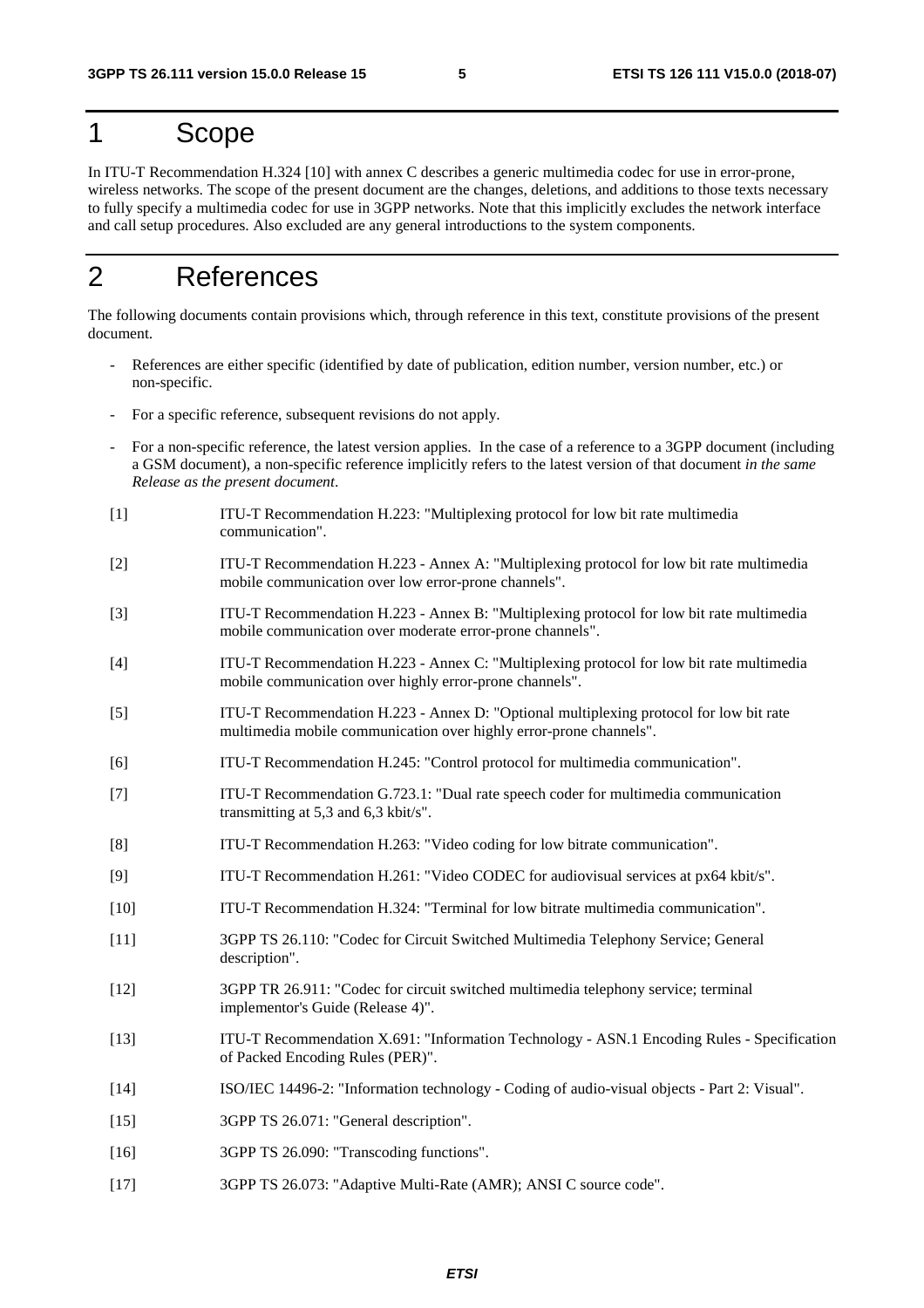- [18] 3GPP TS 26.171: "AMR Wideband Speech codec; General Description".
- [19] ITU-T Recommendation H.264 (2003): "Advanced video coding for generic audiovisual services" | ISO/IEC 14496-10:2003: "Information technology – Coding of audio-visual objects – Part 10: Advanced Video Coding".
- [20] ITU-T Recommendation H.241 (2003): "Extended video procedures and control signals for H.300 series terminals".
- [21] ITU-T Recommendation G.722.2 Annex F (2002): "AMR-WB usage in H.245".
- [22] 3GPP TS 26.201 : "Adaptive Multi-Rate Wideband (AMR-WB) speech codec ; Frame Structure."

# 3 Definitions and abbreviations

#### 3.1 Definitions

For the purposes of the present document, the following terms and definitions apply:

**H.324:** ITU-T H.324 [10] with annex C

**3G-324M terminal:** based on ITU-T H.324 [10] recommendation modified by 3GPP for purposes of 3GPP circuit switched network based video telephony

#### 3.2 Abbreviations

For the purposes of the present document, the following abbreviations apply:

| AMR<br>AMR-WB<br><b>AVC</b> | <b>Adaptive Multi-Rate</b><br><b>AMR Wide-Band</b><br><b>Advanced Video Codec</b> |
|-----------------------------|-----------------------------------------------------------------------------------|
| <b>FLC</b>                  | <b>Fixed Length Code</b>                                                          |
| <b>RVLC</b>                 | Reverse Variable Length Code                                                      |
| DP                          | Data Partitioning                                                                 |
| RM                          | <b>Resynchronization Marker</b>                                                   |
| <b>MCU</b>                  | Multipoint Control Unit                                                           |
|                             |                                                                                   |

# 4 General

The present document contains any deviations to ITU-T H.324 [10] required for the specification of 3G-324M Terminals.

# 5 Document structure

The structure of H.324 [10] is followed in the present document. Where there are no differences in a specific section, that section is skipped. Where differences are minor, only the differences are described. Where major differences exist, the section is rewritten in the present document. It is important to note that for wireless terminals, Annex C of H.324 [10] supersedes respective portions of the main body of H.324 [10] For the present document, these modifications are treated as if they are part of the main body of H.324 [10] Therefore, a reader must keep in mind both the main body and Annex C of H.324 [10] when reading the present document.

# 6 Functional requirements

### 6.1 Required elements

3G-324M implementations are not required to have each functional element except a wireless interface, H.223 [1] with Annex A and B multiplex, and H.245 [6] version 3 or later versions for system control protocol.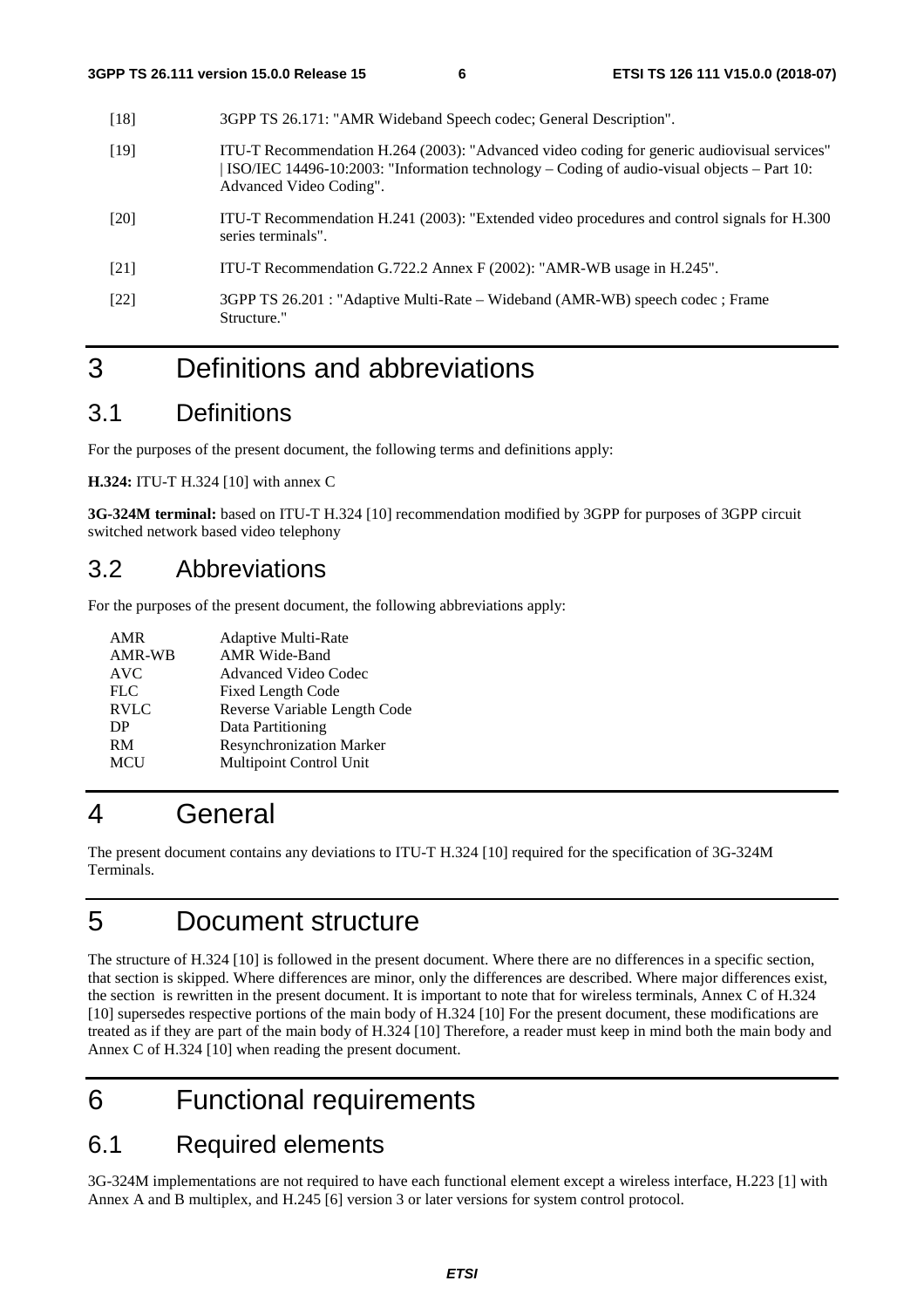3G-324M terminals offering audio communication shall support the AMR audio codec. Support for G.723.1 [7] is not mandatory, but recommended.

3G-324M terminals offering video communication shall support the H.263 [8] video codec. Support for MPEG-4 simple profile and H.261 [9] is optional.

3G-324M terminals shall support H.223 [1] with annex A and annex B.

3G-324M terminals shall support at least 32 kbit/s minimum bit rate at the mux to wireless network interface.

#### 6.2 Information streams

V.25ter discussion does not apply.

#### 6.3 Modem

Does not apply.

#### 6.4 Multiplex

3G-324M terminals shall support H.223 [1] with annex A and annex B. All other aspects shall follow H.324 [10] with annex C. H.223 [1] Annex C and D are optional.

#### 6.5 Control channel

No differences with H.324 [10].

Should it not be possible to signal an element of the 3G-324M terminal using a published version of H.245 [6], a procedure will be defined here.

#### 6.6 Video channels

Support for H.261 [9] is optional.

Support for MPEG-4 Visual is optional. When supported, MPEG-4 Visual codecs shall support Simple Profile @ Level 0. The FLC code 0000 1000 in Table G-1 – "FLC table for profile and level indication" in ISO/IEC 14496-2 [14] is assigned to it. Additional information can be found in [14].

MPEG-4 Visual Simple Profile @ level 0 provides error concealment as part of the simple profile through Data Partitioning (DP), Reversible Variable Length Coding (RVLC), Resynchronization Marker (RM) and header extension code. MPEG-4 Visual is baseline compatible with H.263 [8].

When opening a logical channel for MPEG-4 Visual, configuration information (Visual Object Sequence Header, Visual Object Header, and Video Object Layer Header) shall be sent in the decoderConfigurationInformation parameter. The same information shall also be sent in the MPEG-4 video bitstream. If the operational mode of MPEG-4 Visual encoder needs to be changed, the existing MPEG-4 video logical channel shall be closed and H.245 [6] procedures for opening a new MPEG-4 video logical channel shall be started. The new operational mode shall be indicated in the parameters of the new logical channel.

Support for H.264 (MPEG-4 AVC) [19] is optional. When supported, H.264 codecs shall support Baseline level 1, without requirements on output timing conformance (Annex C of [19]).

Support for H.264 [19] shall be signalled according to H.241 chapter 8 "Capability Exchange signalling" [20].

When opening a logical channel for H.264 [19], initial sequence parameter set(s) and picture parameter set(s) should be sent in a H.264 DecoderConfigurationInformation (DCI) defined in Table 1 below, amending H.241 parameters [20]. Additionally, decoder capabilities may be sent in a H.264 AcceptRedundantSlices and a H.264 ProfileIOP defined in Table 2 and 3 below, amending H.241 parameters [20].

NOTE: The H.264 DCI parameter can also be used when either party signals a H.245 [6] MasterSlaveDetermination terminalType parameter greater than 128, such as e.g. a Multipoint Conference Unit (MCU).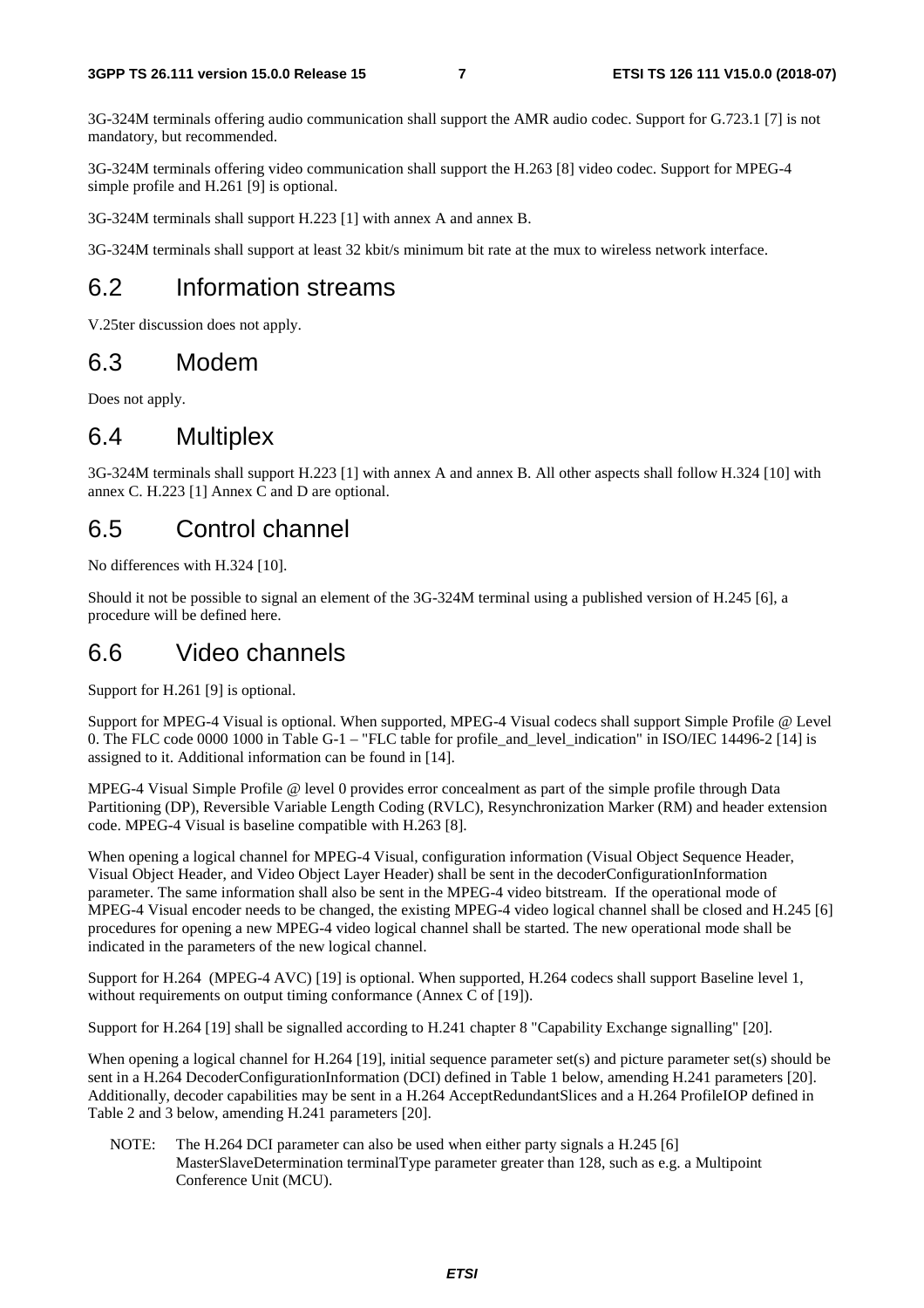A sequence parameter set or a picture parameter set with a particular value of seq parameter set id or pic\_parameter\_set\_id, respectively, sent in the H.264 [19] DCI shall be identical to the earliest occurrence of the sequence parameter set or picture parameter set with the same value of seq\_parameter\_set\_id or pic\_parameter\_set\_id, respectively, sent in the H.264 bitstream.

If DCI was used when a H.264 [19] logical channel was opened and H.264 sequence parameter sets need to be changed or new sets need to be added during the session, the existing H.264 logical channel shall be closed and H.245 [6] procedures for opening a new H.264 logical channel shall be started, in which sequence parameter set(s) and picture parameter set(s) shall be sent in a DCI. Each sequence parameter set of H.264 [19] shall contain the vui\_parameters syntax structure including the num\_reorder\_frames syntax element set equal to 0.

If H.264 picture parameter sets need to be changed or new sets need to be added during a session, it may be done either by opening a new logical channel using the same procedure as described above or within the current channel, by including picture parameter set NAL units directly in the bitstream.

| Parameter name             | DecoderConfigurationInformation                                                                                                                                                                                                                                                                                                                                                                      |  |  |  |  |
|----------------------------|------------------------------------------------------------------------------------------------------------------------------------------------------------------------------------------------------------------------------------------------------------------------------------------------------------------------------------------------------------------------------------------------------|--|--|--|--|
| Parameter description      | This is a nonCollapsing GenericParameter.                                                                                                                                                                                                                                                                                                                                                            |  |  |  |  |
|                            | DecoderConfigurationInformation indicates how to configure the decoder for a<br>particular H.264 video sequence [19]. It contains sequence parameter set NAL units,<br>picture parameter set NAL units, or both, using the byte stream format specified in<br>Annex B/H.264, separating NAL units with a start code. The use of a start code before<br>the first parameter set NAL unit is optional. |  |  |  |  |
| Parameter identifier value | 43                                                                                                                                                                                                                                                                                                                                                                                                   |  |  |  |  |
| Parameter status           | Optional. Shall not be present for Capability Exchange and Mode Request. May be<br>present exactly once for Logical Channel Signalling.                                                                                                                                                                                                                                                              |  |  |  |  |
| Parameter type             | OctetString                                                                                                                                                                                                                                                                                                                                                                                          |  |  |  |  |
| Supersedes                 |                                                                                                                                                                                                                                                                                                                                                                                                      |  |  |  |  |

#### **Table 1 / TS 26.111 – H.264 Capability Parameter – DecoderConfigurationInformation (DCI)**

A decoder may indicate its' capability to make use of H.264 redundant slices by the following parameter.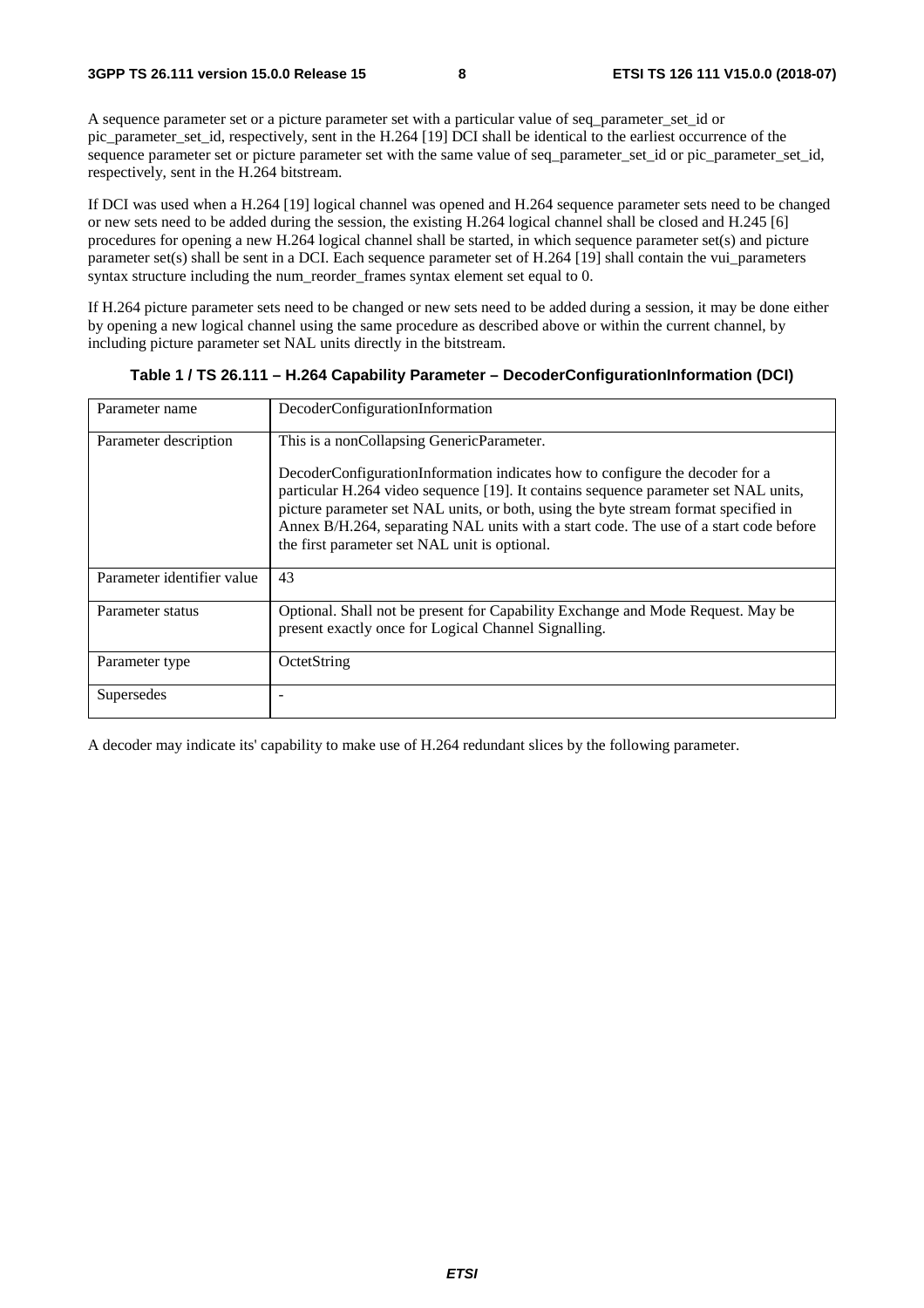| Parameter name             | AcceptRedundantSlices                                                                                                                                                                                                                                                                                                                                                                                                                                                                                                                                                                                                                                                                                                                                                                                                                              |
|----------------------------|----------------------------------------------------------------------------------------------------------------------------------------------------------------------------------------------------------------------------------------------------------------------------------------------------------------------------------------------------------------------------------------------------------------------------------------------------------------------------------------------------------------------------------------------------------------------------------------------------------------------------------------------------------------------------------------------------------------------------------------------------------------------------------------------------------------------------------------------------|
| Parameter description      | This is a collapsing GenericParameter.                                                                                                                                                                                                                                                                                                                                                                                                                                                                                                                                                                                                                                                                                                                                                                                                             |
|                            | AcceptRedundantSlices indicates the capability to use H.264 redundant slices and<br>corresponds to the MIME video/H264 parameter "redundant-pic-cap".<br>When False or when the parameter is not present, it indicates that the receiver makes no<br>attempt to use redundant coded pictures to correct incorrectly decoded primary coded<br>pictures and a sender should not send redundant slices.<br>When True, it indicates that the receiver is capable of decoding any such redundant<br>slice that covers a corrupted area in a primary decoded picture (at least partly), and a<br>sender may send redundant slices.<br>When using a H.264 profile (or subset of a profile as indicated by the H.264 ProfileIOP<br>parameter defined in Table 3) and level that disallows the use of redundant slices, this<br>parameter shall be ignored. |
| Parameter identifier value | 44                                                                                                                                                                                                                                                                                                                                                                                                                                                                                                                                                                                                                                                                                                                                                                                                                                                 |
| Parameter status           | Optional. May be present exactly once for Capability Exchange Signalling.                                                                                                                                                                                                                                                                                                                                                                                                                                                                                                                                                                                                                                                                                                                                                                          |
| Parameter type             | Logical                                                                                                                                                                                                                                                                                                                                                                                                                                                                                                                                                                                                                                                                                                                                                                                                                                            |
| Supersedes                 |                                                                                                                                                                                                                                                                                                                                                                                                                                                                                                                                                                                                                                                                                                                                                                                                                                                    |

**Table 2 / TS 26.111 – H.264 Capability Parameter – AcceptRedundantSlices** 

NOTE: An encoder should only code redundant slices if it knows that the far-end decoder makes use of this feature. Encoders should also pay attention to potential implications on end-to-end delay.

A decoder may indicate additional limitations that only the common subset of the algorithmic features and limitations of the Baseline level 1 are supported by the following parameter.

| Parameter name             | ProfileIOP                                                                                                                                                                                                                        |  |  |  |  |
|----------------------------|-----------------------------------------------------------------------------------------------------------------------------------------------------------------------------------------------------------------------------------|--|--|--|--|
| Parameter description      | ProfileIOP indicates that the capability to decode H.264 streams is limited to a common<br>subset of the algorithmic features included in the indicated profile and level.                                                        |  |  |  |  |
|                            | This parameter is a Boolean array.                                                                                                                                                                                                |  |  |  |  |
|                            | bit 1 (value $128$ ) is constraint_set $0$ _flag.                                                                                                                                                                                 |  |  |  |  |
|                            | bit 2 (value 64) is constraint_set1_flag.                                                                                                                                                                                         |  |  |  |  |
|                            | bit 3 (value 32) is constraint_set2_flag.                                                                                                                                                                                         |  |  |  |  |
|                            | All other bits are reserved, shall be set to 0, and shall be ignored by receivers.                                                                                                                                                |  |  |  |  |
|                            | constraint_set0_flag, constraint_set1_flag and constraint_set2_flag are defined in [18].                                                                                                                                          |  |  |  |  |
|                            | As an example, a receiver indicating decoding support of the intersection of the<br>baseline and main profile will signal value $11000000$ (constraint_set $0$ _flag = 1,<br>constraint_set1_flag = 1, constraint_set2_flag = 0). |  |  |  |  |
| Parameter identifier value | 46                                                                                                                                                                                                                                |  |  |  |  |
| Parameter status           | Optional. May be present exactly once for Capability Exchange Signalling.                                                                                                                                                         |  |  |  |  |
| Parameter type             | BooleanArray                                                                                                                                                                                                                      |  |  |  |  |
| Supersedes                 |                                                                                                                                                                                                                                   |  |  |  |  |

**Table 3 / TS 26.111 – H.264 Capability Parameter – ProfileIOP**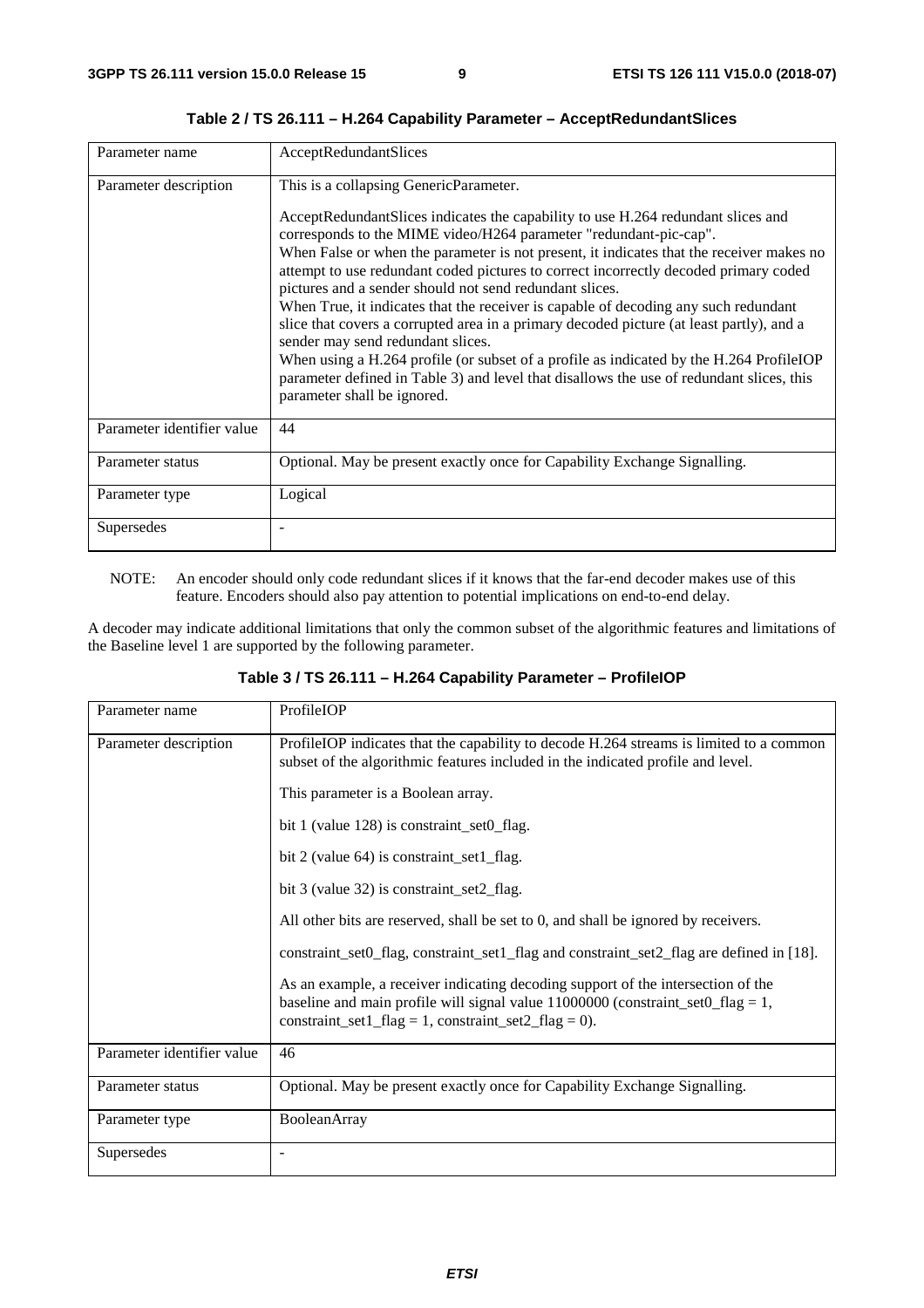A terminal supporting H.264 encoding should respond to all videoFastUpdatePicture commands received via the H.245 control channel. If an H.264 encoder responds to videoFastUpdatePicture, it shall use the procedure specified in subclause 6.2.2 of H.241.

A terminal supporting H.264 shall start decoding immediately when it receives data (even if the stream does not start with an IDR access unit) or alternatively no later than it receives the next IDR access unit or the next recovery point SEI message, whichever is earlier in decoding order. The decoding process for a stream not starting with an IDR access unit shall be the same as for a valid H.264 bitstream. However, the client shall be aware that such a stream may contain references to picture not available in the decoded picture buffer. The display behaviour of the client is out of scope of this specification.

NOTE: Terminals may use full-frame freeze and full-frame freeze release SEI messages of H.264 to control the display process.

#### 6.6.1 MPEG-4 interface to multiplex

As H.263 [8] encoders align picture start codes with the start of an AL-SDU, the same concept applies to MPEG-4 encoders. The following are the requirements of the MPEG-4 interface to the H.223 [1] multiplex.

- a) Each 3G-324M MPEG-4 encoder shall align each visual object sequence start code with the start of an AL-SDU.
- b) Each 3G-324M MPEG-4 encoder shall align each group\_of\_vop\_start\_code (the beginning of a GOV field) with the start of an AL-SDU unless the GOV field immediately follows configuration information.
- c) Each 3G-324M MPEG-4 encoder shall align each vop\_start\_code with the start of an AL-SDU unless the vop\_start\_code immediately follows configuration information or a GOV field.

In these requirements, GOV stands for Group of VideoObjectPlane() and Configuration information consists of Visual Object Sequence Header, Visual Object Header, and Video Object Layer Header.

#### 6.6.2 H.264 (MPEG-4 AVC) interface to multiplex

Shall conform to the byte stream format according to H.241 chapter 7.1.5 "Transport of H.264 streams in H.324 systems" [20].

More strict alignment of AL-SDU and NAL units may optionally be used. To signal capability for and use of this mode, the generic parameter described in Table 3 shall be used, amending the H.264 Generic Capability in H.241 [20].

| Parameter name             | NalAlignedMode                                                                                                                                                                                                                                                                                                                                                                |  |  |  |  |
|----------------------------|-------------------------------------------------------------------------------------------------------------------------------------------------------------------------------------------------------------------------------------------------------------------------------------------------------------------------------------------------------------------------------|--|--|--|--|
| Parameter description      | This is a collapsing GenericParameter.                                                                                                                                                                                                                                                                                                                                        |  |  |  |  |
|                            | NalAlignedMode indicates that every AL-SDU carrying H.264 shall contain an integer<br>number of NAL units and that the start of the AL-SDU shall be aligned with the start of<br>a NAL. Individual NAL units within the AL-SDU shall be separated by start codes as<br>described in Annex B/H.264. The use of a start code before the first NAL in an AL-<br>SDU is optional. |  |  |  |  |
| Parameter identifier value | 45                                                                                                                                                                                                                                                                                                                                                                            |  |  |  |  |
| Parameter status           | Optional. May be present exactly once for Capability Exchange, Logical Channel, or<br>Mode Request Signalling.                                                                                                                                                                                                                                                                |  |  |  |  |
| Parameter type             | Logical                                                                                                                                                                                                                                                                                                                                                                       |  |  |  |  |
| Supersedes                 |                                                                                                                                                                                                                                                                                                                                                                               |  |  |  |  |

**Table 3 / TS 26.111 – H.264 Capability Parameter – NalAlignedMode**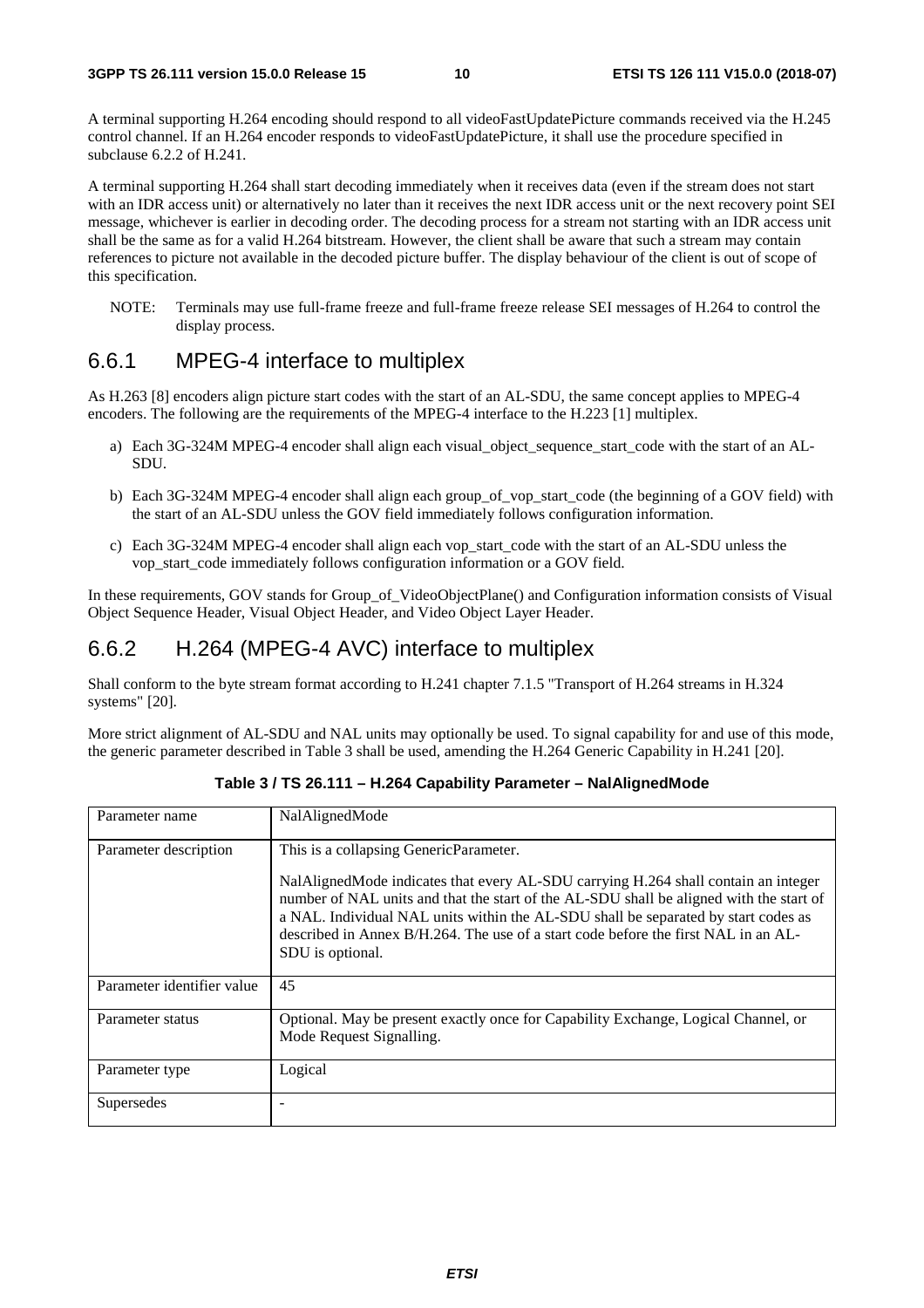#### 6.7 Audio channels

AMR is the mandatory speech codec. Support for G.723.1 [7] is not mandatory, but recommended. Support for AMR-WB [18] is also recommended.

When AMR-WB is supported, the AMR-WB speech data shall be carried in IF2 frame format as defined in Annex A of 3GPP TS 26.201 [22], and the signalling for AMR-WB shall be according to G.722.2 Annex F [21] with the following additional restrictions:

- octetAlign shall be present
- The following parameters are not compatible with IF2 frame format, and so shall not be used:
	- crc
	- robustSorting
	- interleaving

When both the receiving and transmitting terminals support multiple codecs in common, the use of AMR and AMR-WB is preferred:

- If both the receiving and transmitting terminals support AMR and other codecs (e.g. G.723.1) but not AMR-WB, then AMR shall be used.
- If both the receiving and transmitting terminals support AMR and other codecs including AMR-WB, either AMR or AMR-WB shall be used.

Asymmetric configurations with one codec in one direction and another one in the other direction (e.g. AMR in one direction and AMR-WB in the other direction) are allowed, if supported by both terminals.

This applies to connections without an Multipoint Control Unit (MCU).

### 6.8 Data channels

No differences with H.324 [10].

## 7 Terminal procedures

See 3GPP TS 26.110 [11].

### 8 Optional enhancements

No differences with H.324 [10].

## 9 Interoperation with other terminals

For further study.

## 10 Multipoint considerations

For further study.

### 11 Maintenance

No differences with H.324 [10].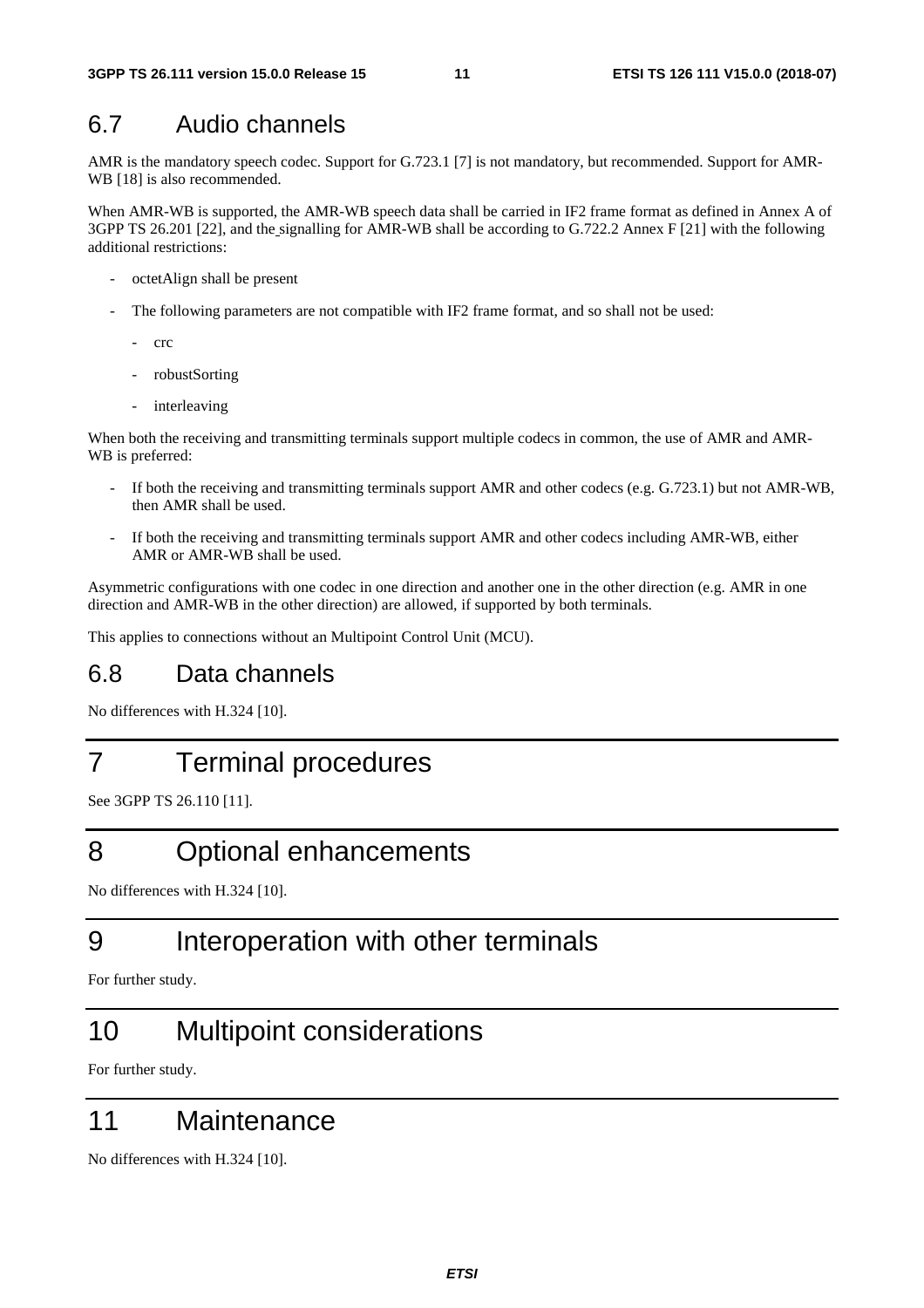# Annex A (informative): Change History

| <b>History</b> |           |             |                                |                           |           |                |                                                                     |
|----------------|-----------|-------------|--------------------------------|---------------------------|-----------|----------------|---------------------------------------------------------------------|
| $TSG$ #        | TSG_DOC   | <b>SPEC</b> | <b>VERS CURRE</b><br><b>NT</b> | <b>VERS</b><br><b>NEW</b> | <b>CR</b> | <b>REV</b>     | <b>SUBJECT</b>                                                      |
| SP-05          | SP-99359  | 26.111      | 3.0.1                          | 3.0.2                     | 001       |                | Changes to editorial notes.                                         |
| SP-06          | SP-99434  | 26.111      | 3.0.2                          | 3.1.0                     | 002       | $\overline{2}$ | Specification of coding parameters for MPEG-4<br>video codec        |
| SP-06          | SP-99514  | 26.111      | 3.0.2                          | 3.1.0                     | 003       |                | Transmission of MPEG-4 configuration information<br>in 3G-324M      |
| <b>SP-08</b>   | SP-00263  | 26.111      | 3.1.0                          | 3.2.0                     | 004       |                | Changes to editorial notes                                          |
| SP-09          | SP-000396 | 26.111      | 3.2.0                          | 3.3.0                     | 006       |                | MPEG-4 interface to multiplex                                       |
| SP-10          | SP-000653 | 26.111      | 3.3.0                          | 3.4.0                     | 005       | 1              | MPEG4 visual simple profile @ level 0                               |
| SP-11          |           |             |                                | 4.0.0                     |           |                | Version for Release 4                                               |
| SP-16          |           | 26.111      | 4.0.0                          | 5.0.0                     |           |                | Version for Release 5                                               |
| SP-20          | SP-030215 | 26.111      | 5.0.0                          | 5.1.0                     | 009       | 1              | Removal of Reference to TS 26.112                                   |
|                |           |             |                                |                           |           |                |                                                                     |
| SP-25          | SP-040659 | 26.111      | 5.1.0                          | 6.0.0                     | 010       | 3              | 3G-324M Improvements                                                |
| SP-25          | SP-040648 | 26.111      | 5.1.0                          | 6.0.0                     | 011       | 1              | 3G-324M Improvements: Addition of optional<br>AMR-WB support        |
| SP-26          | SP-040842 | 26.111      | 6.0.0                          | 6.1.0                     | 012       | 1              | Addition of the missing signalling of H.264 decoder<br>capabilities |
| SP-26          | SP-040842 | 26.111      | 6.0.0                          | 6.1.0                     | 013       | 1              | <b>Reference Corrections</b>                                        |
| SP-36          |           | 26.111      | 6.1.0                          | 7.0.0                     |           |                | Version for Release 7                                               |
| SP-40          | SP-080247 | 26.111      | 7.0.0                          | 7.1.0                     | 0015      | 1              | Use of AMR-WB in 3G-324M                                            |
| SP-42          |           | 26.111      | 7.1.0                          | 8.0.0                     |           |                | Version for Release 8                                               |
| <b>SP-46</b>   |           | 26.111      | 8.0.0                          | 9.0.0                     |           |                | Version for Release 9                                               |
| SP-51          |           | 26.111      | 9.0.0                          | 10.0.0                    |           |                | Version for Release 10                                              |
| SP-57          |           | 26.111      | 10.0.0                         | 11.0.0                    |           |                | Version for Release 11                                              |
| SP-65          |           | 26.111      | 11.0.0                         | 12.0.0                    |           |                | Version for Release 12                                              |
| <b>SP-70</b>   |           | 26.111      | 12.0.0                         | 13.0.0                    |           |                | Version for Release 13                                              |

| <b>Change history</b>                                                          |    |  |            |  |  |                        |                |
|--------------------------------------------------------------------------------|----|--|------------|--|--|------------------------|----------------|
| <b>Date</b><br>Rev Cat Subject/Comment<br><b>ICR</b><br>Meeting<br><b>TDoc</b> |    |  | <b>New</b> |  |  |                        |                |
|                                                                                |    |  |            |  |  |                        | <b>version</b> |
| 2017-03                                                                        | 75 |  |            |  |  | Version for Release 14 | 14.0.0         |
| 2018-06                                                                        | 80 |  |            |  |  | Version for Release 14 | 15.0.0         |